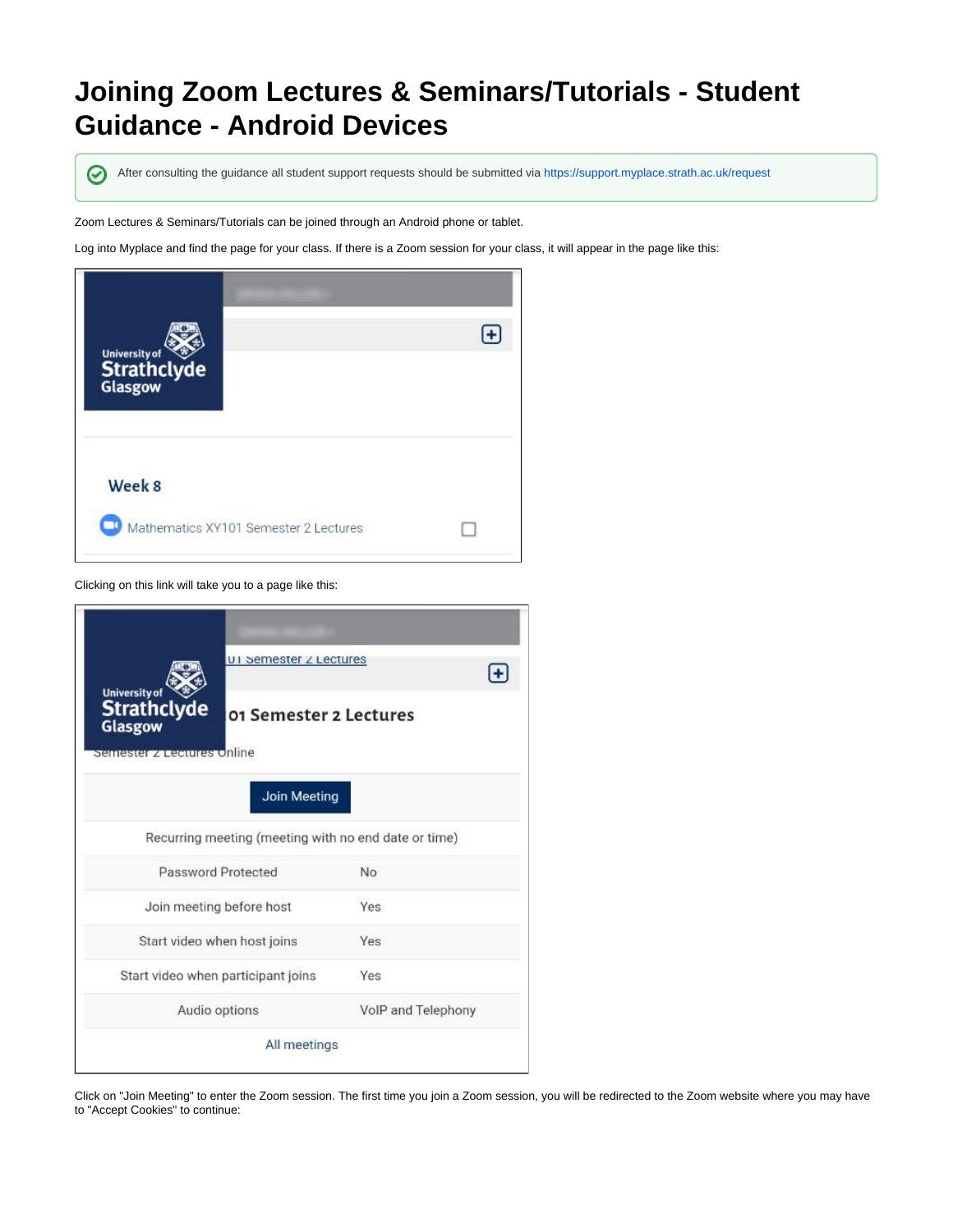

Download and install the Zoom app from one of the lower two buttons:



When this is installed, you can return to the Myplace page and click "Join Meeting" again: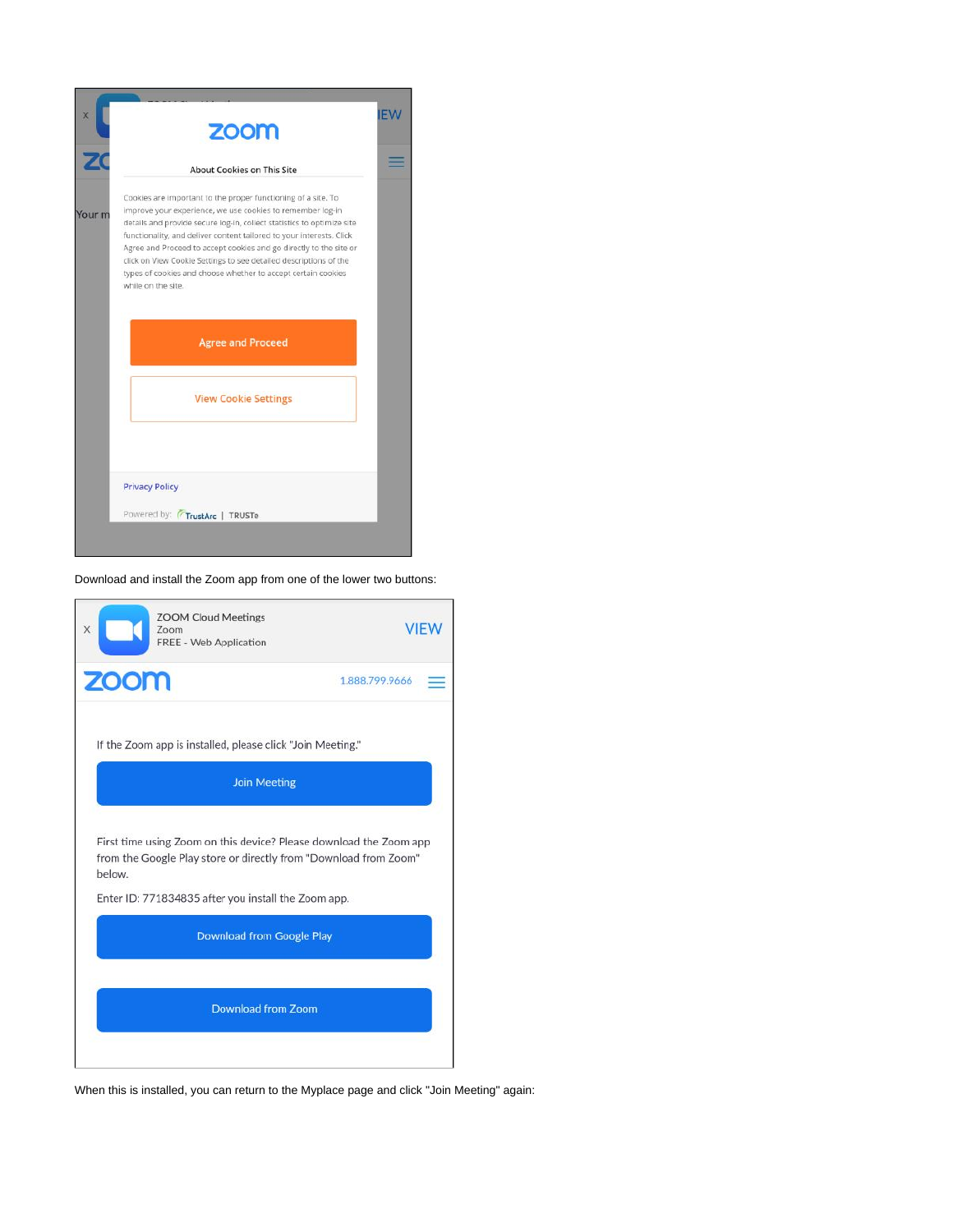|                                                       | UI Semester Z Lectures             |                    |  |  |  |  |
|-------------------------------------------------------|------------------------------------|--------------------|--|--|--|--|
| <b>University of</b><br><b>Strathclyde</b><br>Glasgow | 01 Semester 2 Lectures             |                    |  |  |  |  |
| stantasta <b>szer</b> acomas on inte                  |                                    |                    |  |  |  |  |
| Join Meeting                                          |                                    |                    |  |  |  |  |
| Recurring meeting (meeting with no end date or time)  |                                    |                    |  |  |  |  |
| Password Protected                                    |                                    | No                 |  |  |  |  |
|                                                       | Join meeting before host           |                    |  |  |  |  |
|                                                       | Start video when host joins        | Yes                |  |  |  |  |
|                                                       | Start video when participant joins |                    |  |  |  |  |
|                                                       | Audio options                      | VolP and Telephony |  |  |  |  |
| All meetings                                          |                                    |                    |  |  |  |  |

This time, the app will be available and will be offered to you:

| EMMA MILLER-                                                                                                                 |                           |  |  |  |  |
|------------------------------------------------------------------------------------------------------------------------------|---------------------------|--|--|--|--|
| UI Semester Z Lectures                                                                                                       | m                         |  |  |  |  |
| University of<br><b>Strathclyde</b><br>01 Semester 2 Lectures<br>Glasgow<br><u>stem telester gyarateteit i geleg uhlimet</u> |                           |  |  |  |  |
| Join Meeting                                                                                                                 |                           |  |  |  |  |
| Recurring meeting (meeting with no end date or time)                                                                         |                           |  |  |  |  |
| Password Protected                                                                                                           | No                        |  |  |  |  |
| Join meeting before host                                                                                                     | Yes                       |  |  |  |  |
| Start video when host joins                                                                                                  | Yes                       |  |  |  |  |
| Start video when participant joins                                                                                           | Yes                       |  |  |  |  |
| <b>Audio options</b>                                                                                                         | <b>VolP and Telephony</b> |  |  |  |  |
| All meetings                                                                                                                 |                           |  |  |  |  |
| Navigation                                                                                                                   | 日回                        |  |  |  |  |
| Open with                                                                                                                    |                           |  |  |  |  |
|                                                                                                                              |                           |  |  |  |  |
| Zoom                                                                                                                         |                           |  |  |  |  |
| Chrome<br>ō                                                                                                                  |                           |  |  |  |  |
|                                                                                                                              |                           |  |  |  |  |
|                                                                                                                              | JUST ONCE ALWAYS          |  |  |  |  |
|                                                                                                                              |                           |  |  |  |  |

When it opens, you'll be asked to enter your name. Please use your real name or the lecturer may not recognise you and remove you from the session: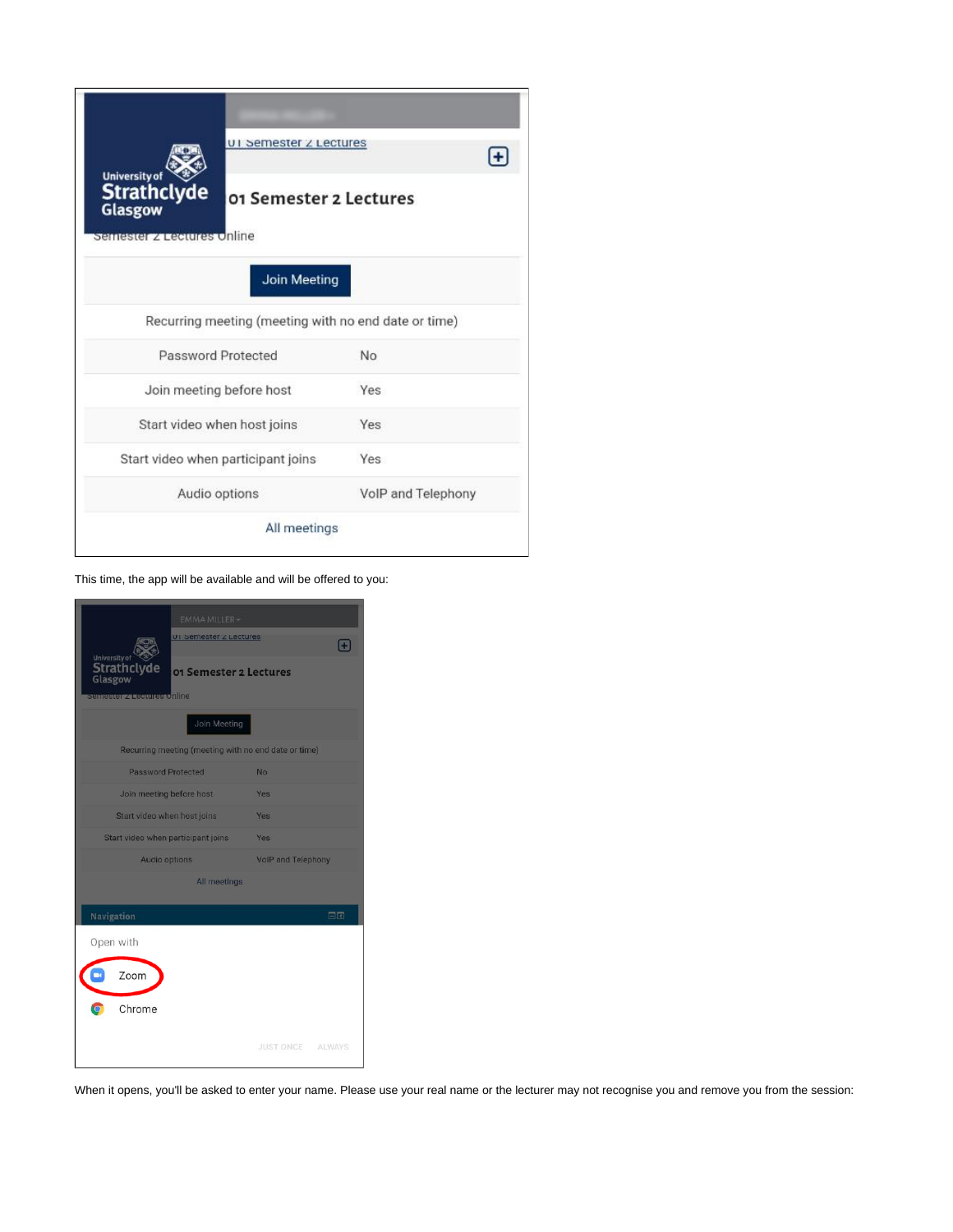| <b>SIGN 0</b> |                        |                     | 5:46 |
|---------------|------------------------|---------------------|------|
|               |                        | O Preparing meeting |      |
|               |                        |                     |      |
|               |                        |                     |      |
|               |                        |                     |      |
|               |                        |                     |      |
|               |                        |                     |      |
|               |                        |                     |      |
|               |                        |                     |      |
|               |                        |                     |      |
|               | Please enter your name |                     |      |
|               |                        |                     |      |
|               | John Smith             |                     |      |
|               |                        |                     |      |
|               | Cancel                 | OK                  |      |
|               |                        |                     |      |
|               |                        |                     |      |
|               |                        |                     |      |
|               |                        |                     |      |
|               |                        |                     |      |
|               |                        |                     |      |
|               |                        |                     |      |
|               |                        |                     |      |
|               |                        |                     |      |
|               |                        |                     |      |

You will be asked to accept the Zoom Terms of Service and Privacy Policy:



You'll be asked for permission to access your microphone, camera and storage: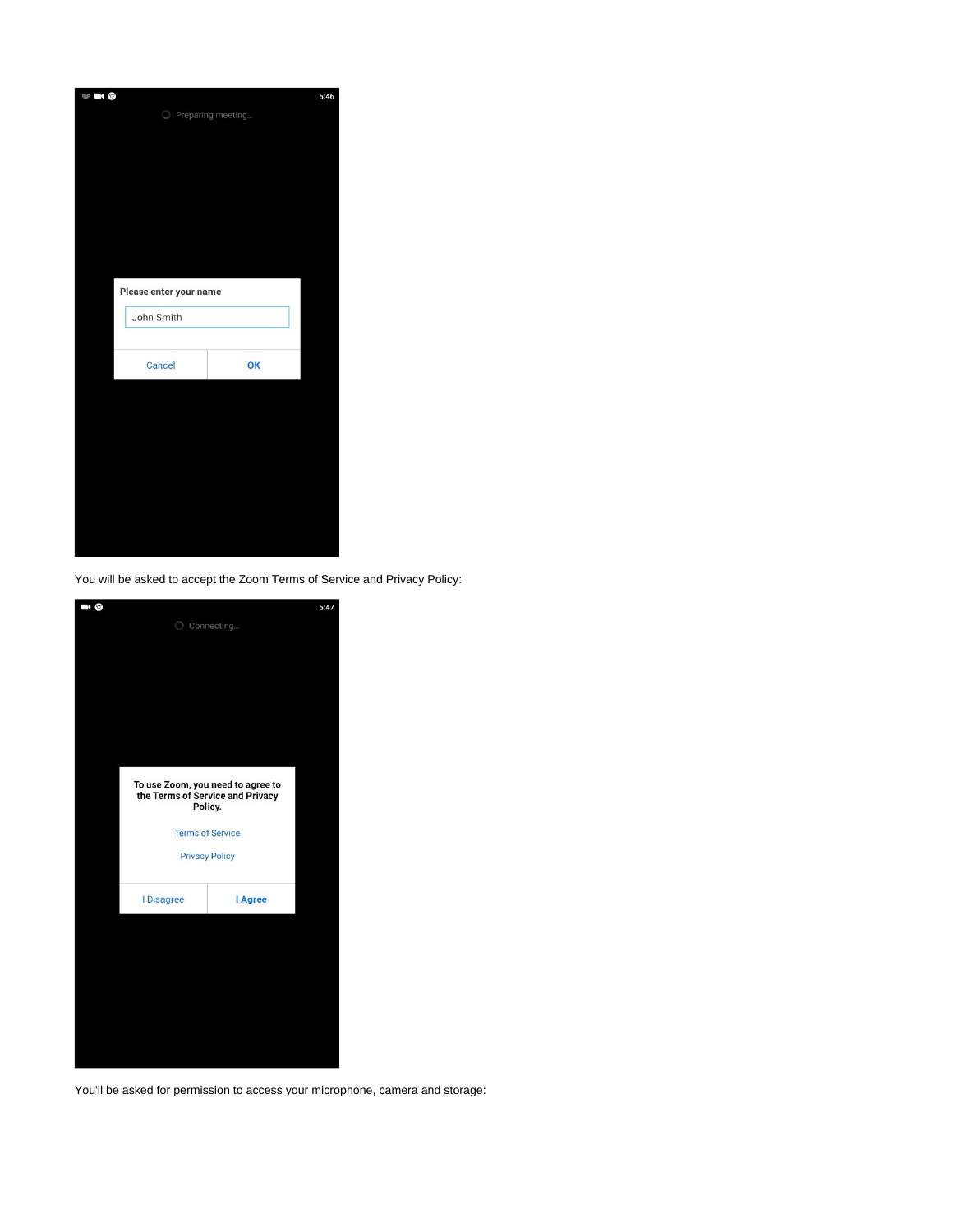

Zoom needs to ask your permission to record audio:



You'll be asked if you want to join with your device's audio, or to call in. Choose one: